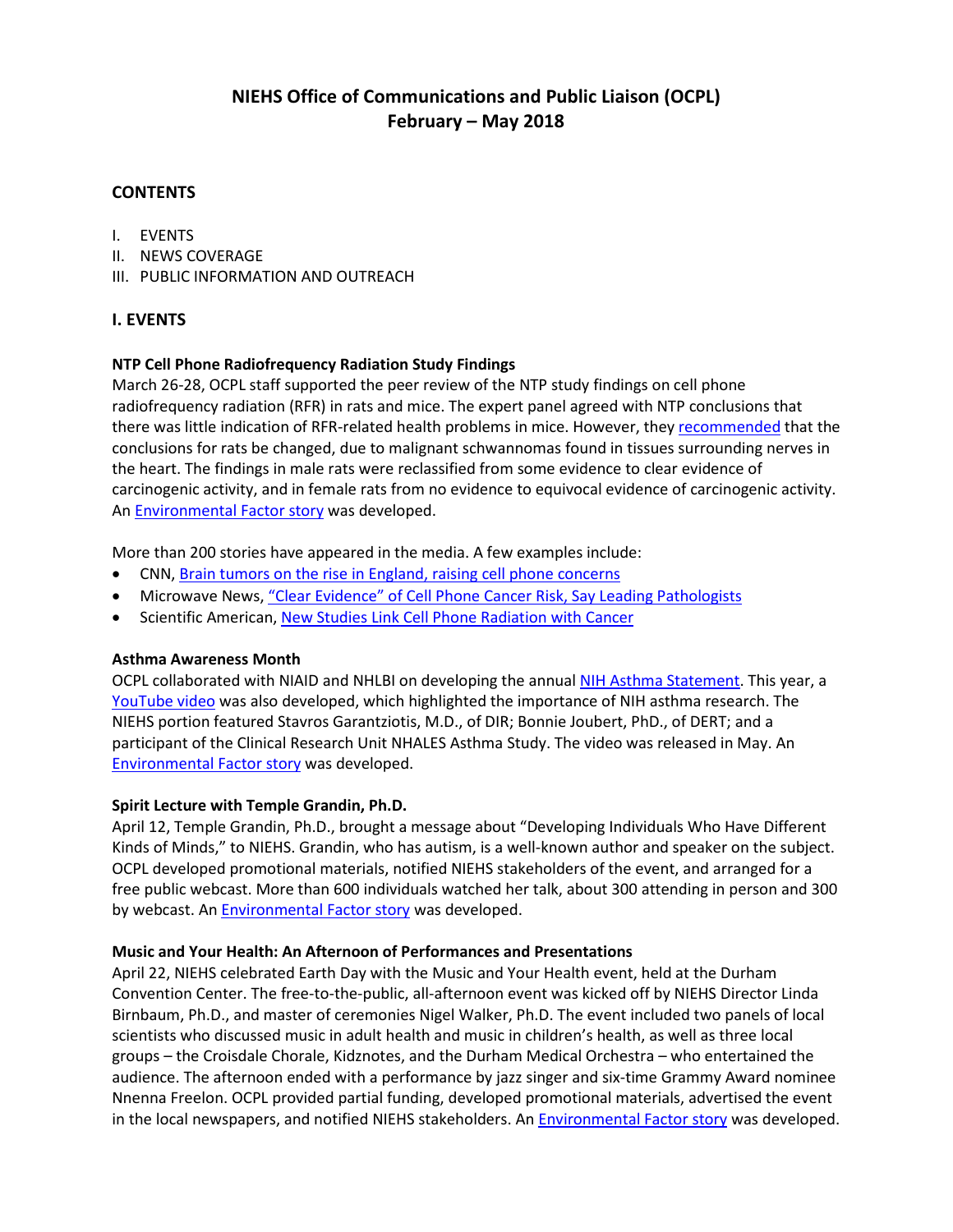#### **Women's Health Awareness Day**

OCPL worked closely with Joan Packenham, Ph.D., and other members of the Office of Human Research Compliance, to develop a website and products for the 4th annual Women's Health Awareness Day April 7. Products developed included a program booklet, brochures, flyers, posters, and other informational material. This year's event attracted more than 650 participants, from 27 countries, to the campus of North Carolina Central University (NCCU) in Durham, North Carolina. The event provided a wealth of activities to educate and inspire the diverse group of people of all ages who participated. An [Environmental Factor story](https://factor.niehs.nih.gov/2018/5/community-impact/womens-health/index.htm) was developed.

### **CLARITY-BPA Study Findings**

The goal of CLARITY-BPA (Consortium Linking Academic and Regulatory Insights on BPA Toxicity), is to study the full range of potential health effects from exposure to BPA in rats, and provide data that can be used for regulatory decisions. The first of the two-part research collaboration, the core study, was conducted by NIEHS, NTP, and FDA. The study was peer reviewed April 26, and the panel agreed there were minimal toxic effects of bisphenol A exposure in rats for the range of doses studied. OCPL supported the peer review.

The second part of the study was conducted at universities, through grants from NIEHS. The grantees are currently publishing findings in peer-reviewed journals and will make their data public in August. The final CLARITY-BPA conclusions will integrate the core study and the grantee studies. The conclusions are expected in 2019. A[n Environmental Factor story](https://factor.niehs.nih.gov/2018/5/science-highlights/bpa/index.htm) was developed.

#### **Meetings/Conferences:**

#### **Society of Toxicology (SOT) Meeting**

NIEHS and NTP staff played a leading role in presenting science sessions and posters at the annual SOT meeting March 11-15 in San Antonio. The combined NIEHS, NTP, and Environmental Health Perspectives (EHP) exhibit booth, staffed by OCPL and others, was a focal point for attendees to get information and meet NIEHS and NTP staff.

#### **OCPL also exhibited at the following conferences**

- Association of Health Care Journalists Health Journalism 2018 April 12-15 in Phoenix.
- American Academy of Allergy, Asthma, and Immunology (AAAAI)/World Allergy Organization (WAO) Joint Congress on Global Environmental Change and Respiratory Health March 2-5. Birnbaum was the keynote speaker at the event.

### **Promotional materials were developed for the following NIEHS events and activities:**

- GEH Day June 6
- Distinguished Lecture with Michael Karin– May 15
- Genomics Day May 10
- Keystone Lecture with Brandon Pierce May 9
- ONES Awardee Symposium May 8-9
- OD Seminar with Qamar Rahman April 20
- Music and Your Health Durham Convention Center April 22
- Spirit Lecture with Temple Grandin April 12
- Predictive Models for Acute Oral Systemic Toxicity April 11-12
- Women's Health Awareness Day April 7
- Keystone Lecture with Kalpana Balakrishnan April 5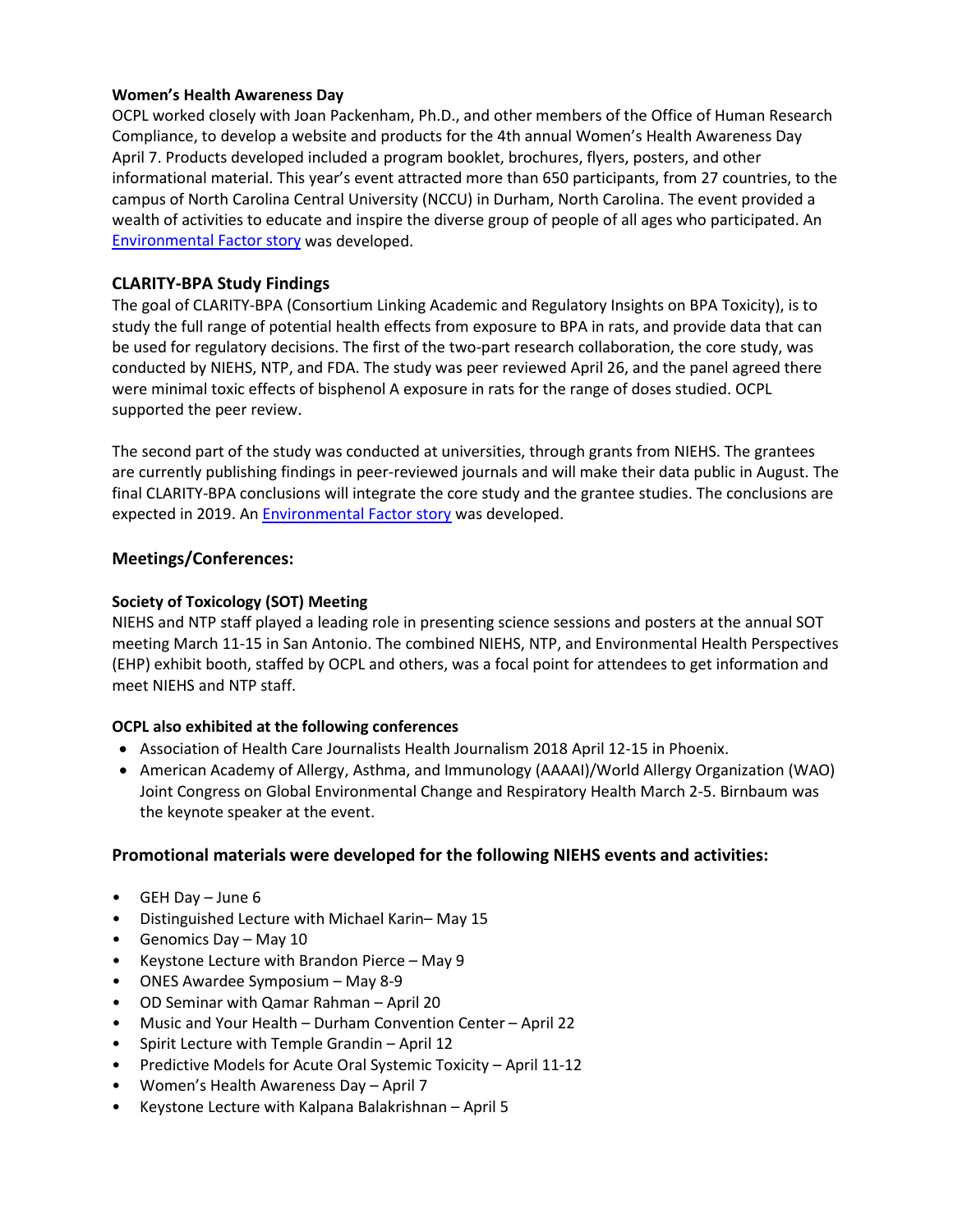- Understanding the Combined Effects of Environmental Chemical and Non-Chemical Stressors: Atherosclerosis as a Model – April 3-4
- Big Picture, Small Talk April 2
- Keystone Lecture with Martha Susiarjo March 21
- Distinguished Lecture with Elaine Fuchs March 20
- 508 Training March 13
- OD Seminar with Tomas Weber March 5
- Big Picture, Small Talk February 21
- Diversity Speaker Series with Sherilynn Black February 16
- Keystone Lecture with Maureen Lichtveld February 13

*See the monthly newsletter [Environmental Factor](https://www.niehs.nih.gov/news/newsletter/2017/5/) for a comprehensive report of institute events.*

#### **II. NEWS COVERAGE**

#### **Press Releases**

May 14[, NIH Scientists Develop Novel Technique to Study Brain Disease](https://www.niehs.nih.gov/news/newsroom/releases/2018/may14/index.cfm)

May 1, [NIH Statement on World Asthma Day 2018](https://www.niehs.nih.gov/news/newsroom/releases/2018/may1/index.cfm)

February 2, [High Exposure to Radiofrequency Radiation Linked to Tumor Activity in Male Rats](https://www.niehs.nih.gov/news/newsroom/releases/2018/february2/index.cfm)

February 1, [Telephone Press Conference: NTP Draft Conclusions for Radiofrequency Radiation Studies in](https://www.niehs.nih.gov/news/newsroom/releases/2018/february1/index.cfm)  [Rats and Mice](https://www.niehs.nih.gov/news/newsroom/releases/2018/february1/index.cfm)

#### **News Coverage of NIEHS Science, Researchers, and Activities**

May 2018 — 630 articles (as of May 29) April 2018 — 874 articles March 2018 — 1411 articles February 2018 — 2032 articles

#### **Highlights from Newspapers, Trade Papers, and National Magazines (see full stories at end of report)**

May 21, **NC State News** wrote "Researcher to Study GenX Exposure in Cape Fear Fish, Alligators." This study is partially funded by NIEHS, and built on a prior study by grantee Jane Hoppin, Ph.D., former NIEHS staff scientist.

May 17, **Chemical Watch** story, "Public consultation on US EPA's strategy attracts more than 1,500 comments," quoted Warren Casey, Ph.D., and Nicole Kleinstreuer, Ph.D., of NTP.

May 9, **Ukiah Daily Journal** wrote about glyphosate in "The Rant: And some, I assume, are good people." Birnbaum was quoted.

May 8, **The Guardian** discussed study results in "Weedkiller products more toxic than their active ingredient, tests show." Mike Devito, Ph.D., of NTP was quoted. **EcoWatch** also wrote a follow-up article on "Glyphosate Formulations 'Much More Toxic' Than Chemical Itself."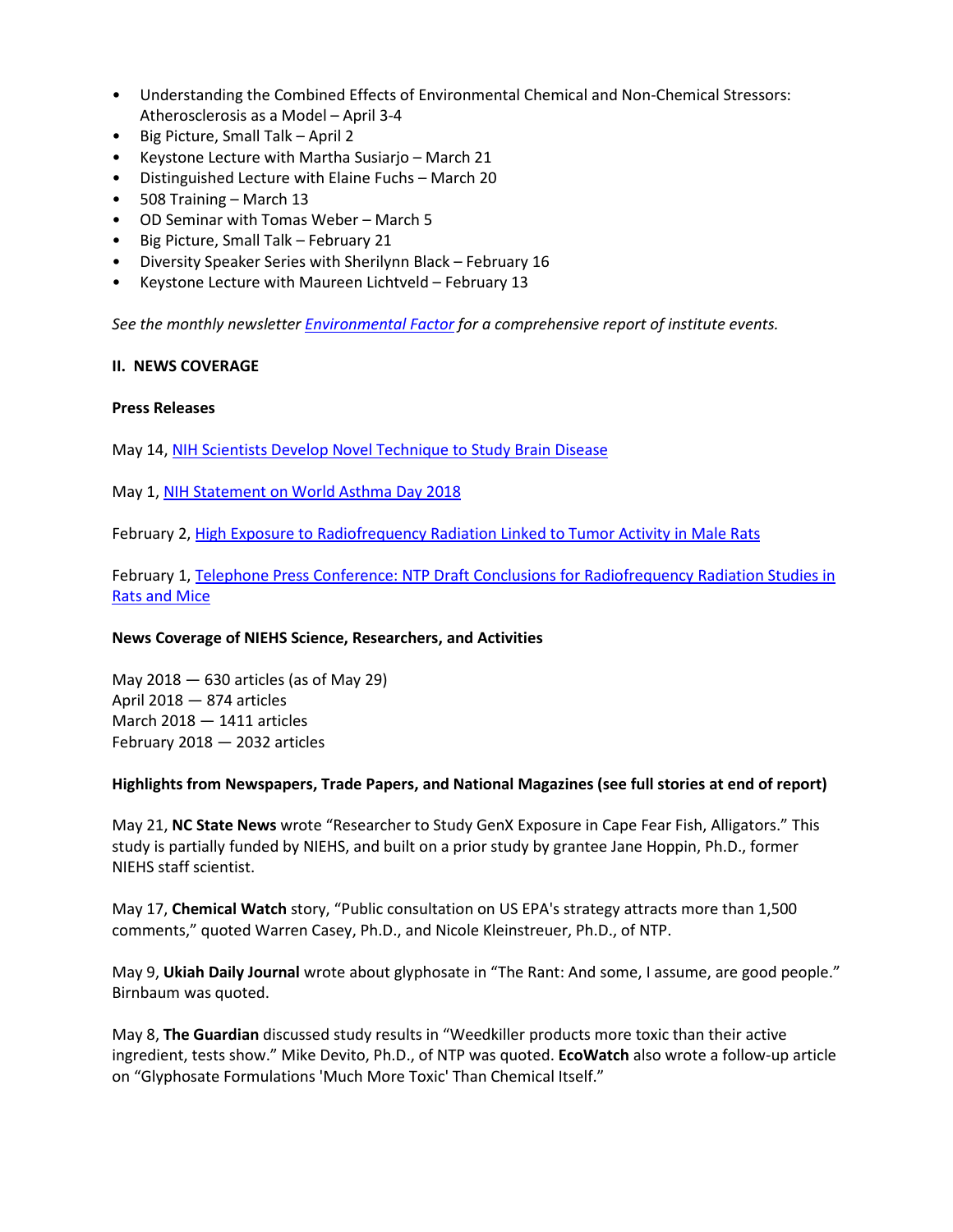May 6, **Los Angeles Review of Books** wrote "Rounding Up the Risks of Big Ag." Quotes from an editorial written by Birnbaum in 2013 were included.

May 2, **CNN** mentioned NTP cell phone study and quoted John Bucher, Ph.D., in "Brain tumors on the rise in England, raising cell phone concerns."

May 2, **North Carolina Health News** discussed "Asthma Rates Highest Among Poor, Minority Communities in Eastern N.C." Darryl Zeldin, M.D., scientific director, quoted.

April 30, **The Guardian** wrote "Weedkiller found in granola and crackers, internal FDA emails show." Birnbaum was quoted. Related stories ran in the **New York Post**, **Cornucopia Institute**, and others.

April 27, Casey was quoted in an **Adjacent Government** article, "The health effects of exposure to chemicals and other substances."

April 24, **JAMA** released a story, "Scientists Call FDA Statement on Bisphenol a Safety Premature" regarding the CLARITY-BPA study. Bucher was quoted.

April 20, **Coastal Review** wrote "GenX In Homes: 300 Join Health Effects Study" regarding the N.C. State Hoppin study. Related stories ran in **WHQR-FM**, **Star News**, and others.

March 28, **CBS17 WNCN** discussed the NTP cell phone study peer review meeting in "Findings of cancer in rodents exposed to cell-phone-like radiation draws crowd to RTP." Bucher and several others were interviewed for a [video.](http://www.cbs17.com/news/findings-of-cancer-in-rodents-exposed-to-cell-phone-like-radiation-draws-crowd-to-rtp/1086391625) Other stories ran in **Scientific American**, **Microwave News**, **News and Observer**, and more.

March 23, **Healthline** noted "You're Likely Ingesting Plastic from Your Water, Food, Toys, and Cosmetics." Barry McIntyre, Ph.D., of NTP was quoted.

March 19, **TIME** posed the question "Are Essential Oils Safe?" NIEHS fellow J. Tyler Ramsey, Ph.D., who led a study on the subject, was quoted. A similar story ran in **Newsweek**, and others.

March 12, **Chemical & Engineering News** wrote "Endocrine disruptor assays go fast track." Kleinstreuer was quoted.

March 8, **BioCentury** discussed "Chips for Tox." Brian Berridge, Ph.D., NTP scientific director, was quoted.

March 1, **R&D Magazine** announced new ICCVAM roadmap in "New Report Outlines Approaches to Reduce Animal Testing With Technology." Casey was quoted.

February 26, **Newsweek** wrote "Is BPA Safe? FDA Touts New Study Showing 'Minimal' Effects, but Experts Are Wary" about the CLARITY-BPA study results. Bucher was quoted.

February 5, **U.S. News & World Report** discussed the NTP cell phone study in "Cellphones Pose Little Cancer Risk, Studies Suggest." Bucher quoted. Related stories ran in the **Washington Post**, **New York Times**, **Philadelphia Inquirer**, **WebMD**, **Science Magazine**, **CNN**, **North Carolina Heath News**, and others.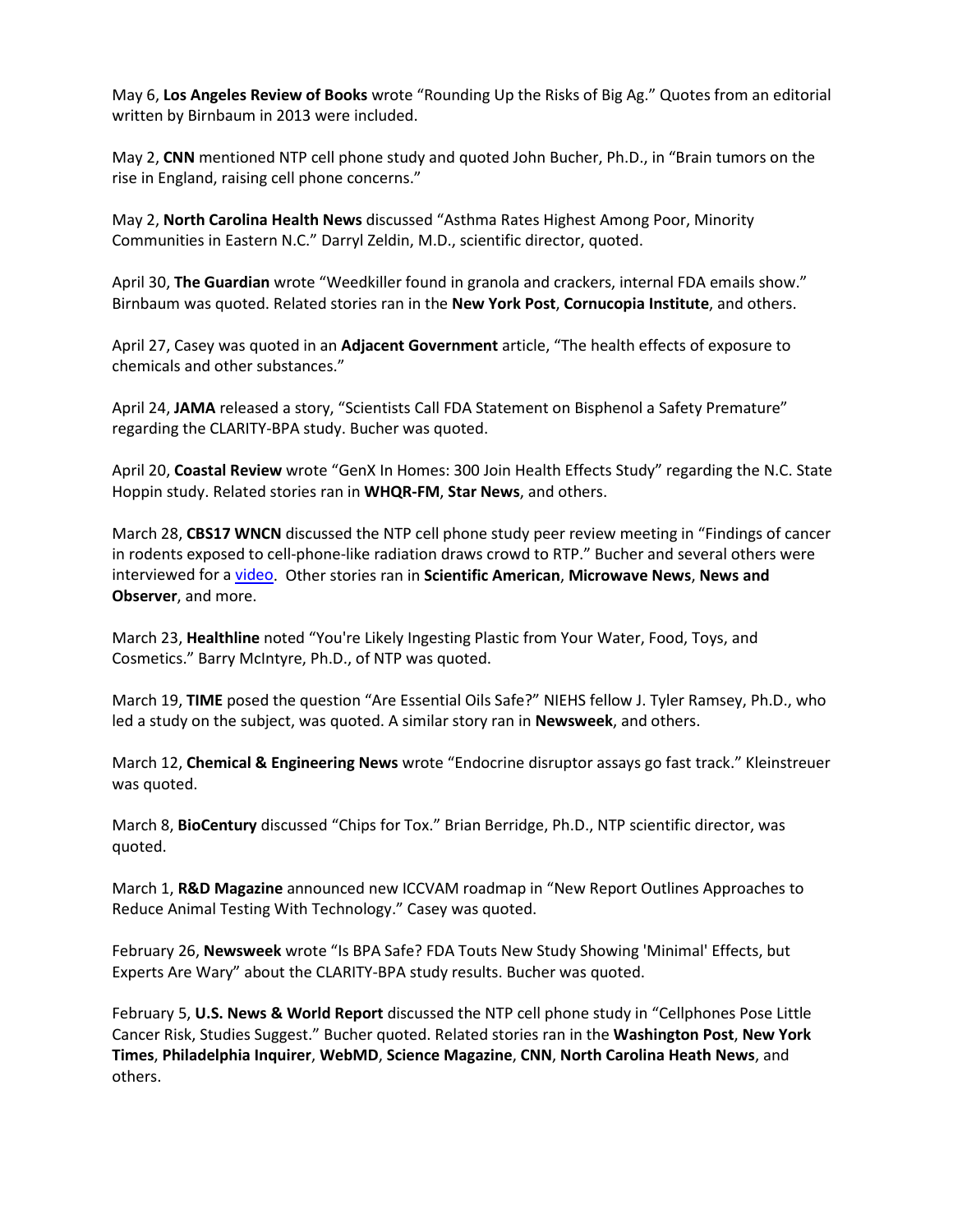### **III. PUBLIC INFORMATION AND OUTREACH**

In accordance with popular trends, NIEHS continues to expand its use of social media in effort to reach new audiences with its environmental health messages. At present, NIEHS posts content through the following platforms:

- [Facebook](https://www.facebook.com/NIH.NIEHS) (targeted to a more general audience)
- [Twitter](https://twitter.com/niehs) (targeted to both the general public and science community)
- [LinkedIn](https://www.linkedin.com/company/national-institute-of-environmental-health-sciences-niehs-) (targeted primarily to those in the environmental health career field)

# **Social Media Growth Trends**

The spring of 2018 saw continued growth in NIEHS social media followership. From February 1 to May 29, our numbers increased, as follows:

- The NIEHS Twitter feed (@NIEHS) saw its followership grow 14,671 to 15,171.
- The NIEHS Facebook page saw its followership grow from 18,442 to 18,919.
- The NIEHS LinkedIn page saw its followership grow from 2,417 to 2,608.

# **Social Media Highlights**

During this same period, OCPL used social media to promote NIEHS programs and research in conjunction with the following national health observances.

- National Asthma Awareness Month (May) Promoted NIH press release and video.
- National Minority Health Month (April) Promoted NIEHS' role in the Centers of Excellence on Environmental Health Disparities Research program.
- National Autism Awareness Month (April) Promoted the Environmental Health Topics page on Autism.
- National Nutrition Month (March) Promoted the NIEHS PEPH Diet, Nutrition, and Environmental Public Health page

OCPL also promoted the following grantee press release through social media.

• NC State Researchers Will Have Public Meeting to Discuss GenX Exposure Study's Water Results with New Hanover Community (NC State)

Other NIEHS and NIH projects and events were promoted through social media during the spring.

- All of Us Research Program (May 5) Crafted six custom posts for FB and Twitter, promoting the All of Us Research live event on May 6.
- 4th Annual Women's Health Awareness Day (April)— Compiled multiple Facebook and Twitter posts, spread from January through April, promoting the NIEHS event on-campus at North Carolina Central University.
- Women's Health Awareness Day Videos (April) Captioned and uploaded multiple videos, promoting this event, to YouTube then penned social media content for Facebook and Twitter directing followers to the video links.
- Sister Study Facebook Group (April) Constructed a private/closed group under the NIEHS Facebook presence to be used by the Sister Study staff for spreading news/information to study participants.
- Society of Toxicology Annual Meeting (March) Compiled custom posts for Facebook and Twitter, promoting NIEHS' presence at the meeting. Also penned "alert tweets" to let meeting attendees know when NIEHS guests would be speaking and where.